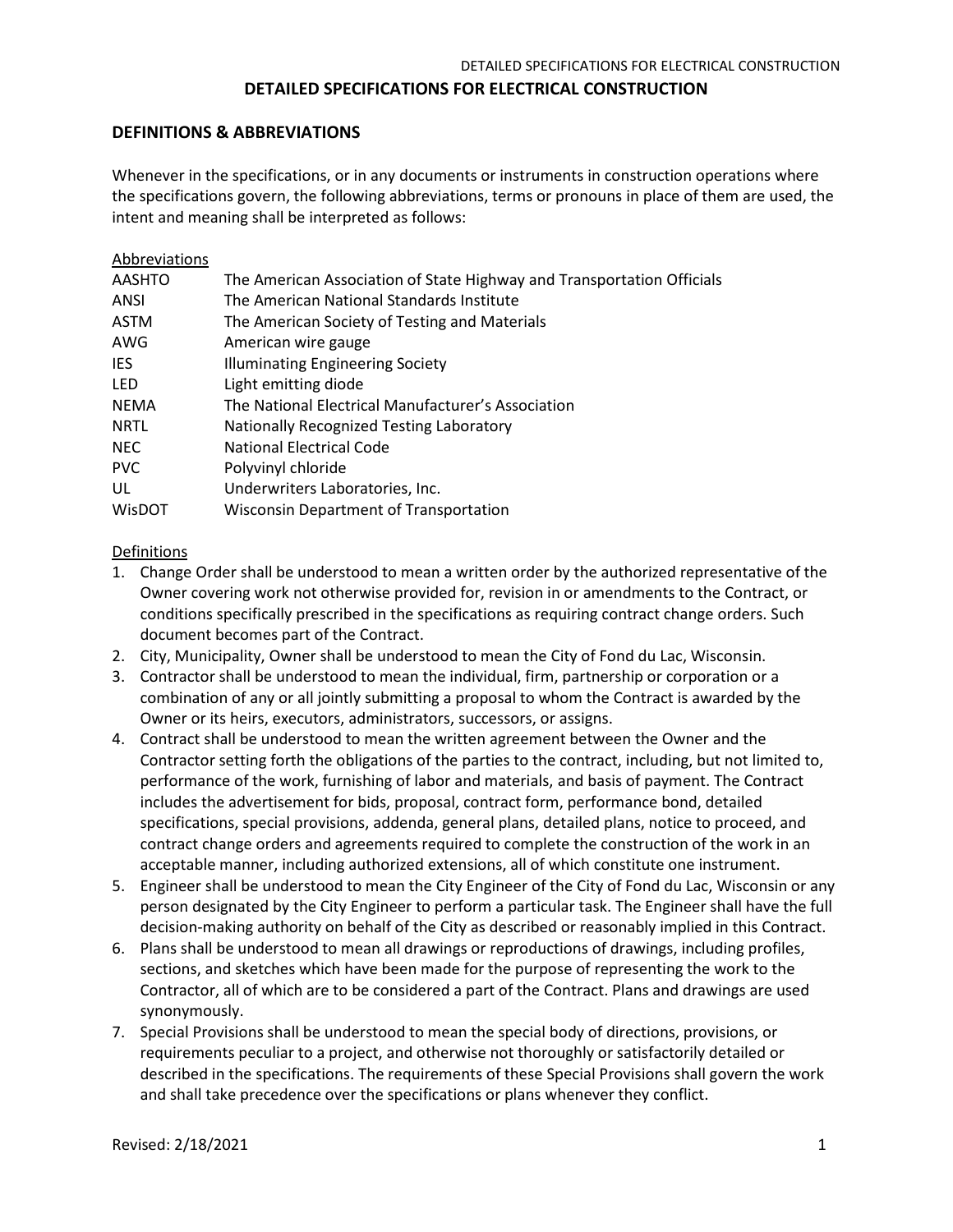### **GENERAL REQUIREMENTS FOR ELECTRICAL CONSTRUCTION**

#### **Scope**

This section describes general requirements for electrical construction.

#### General Requirements

#### **Specifications**

Any items not covered within the Detailed Specifications for Electrical Construction, Special Provisions, or the standard detail drawings shall conform to the requirements in latest edition of the WisDOT *Standard Specifications for Highway and Structure Construction* and the WisDOT standard detail drawings. All work shall conform to the current edition of the NEC.

#### Locating and Protecting Facilities

The Contractor shall be responsible for protecting and locating the electrical conduit and wiring for Diggers Hotline locates until acceptance of the electrical system by the Owner.

#### Project Closeout Requirements – Record Drawings

The Contractor shall provide as-built street lighting, traffic signal, fiber optic and communication system plans to be approved by the Owner, which include all plan changes after the project is complete before final payment will be made. Required information is the final location of electrical services, street lights, traffic signals, access boxes, pull boxes, and conduit; conduit size and type; and wire and cable type and location. All changes to the plan details shall be redlined and labeled on the record drawings.

#### Materials

#### Submittals

The Contractor shall submit to the Engineer two copies of current manufacturer's specifications, mix designs, sieve and fracture analyses and construction details for review prior to installation or fabrication. All submittals shall be provided a minimum of two weeks before a proposed material will be used or a structure will be constructed or installed. Each submittal shall indicate the proposed material or structure, compliance with specified standard(s), supplier and manufacturer's name, address and phone number. The Contractor may consider a submittal reviewed upon receiving written approval from the Engineer. Any submittal rejected by the Engineer shall be resubmitted for approval prior to installation or fabrication. No materials subject to construction detail review shall be ordered prior to receipt of an approved submittal. Materials installed shall match approved submittals. The Owner reserves the right to randomly sample and test at any time during the project.

#### Material Certification

Provide UL or NRTL listed electrical materials or obtain the Engineer's approval for materials that do not have a UL or NRTL standard.

#### Substitution of Materials

Whenever, in any part of the Contract documents, an article, material, or equipment is defined by a proprietary product, or by using the name of a manufacturer or vendor, the term "or equal", if not inserted, shall be implied. The specific article, material, or equipment mentioned shall be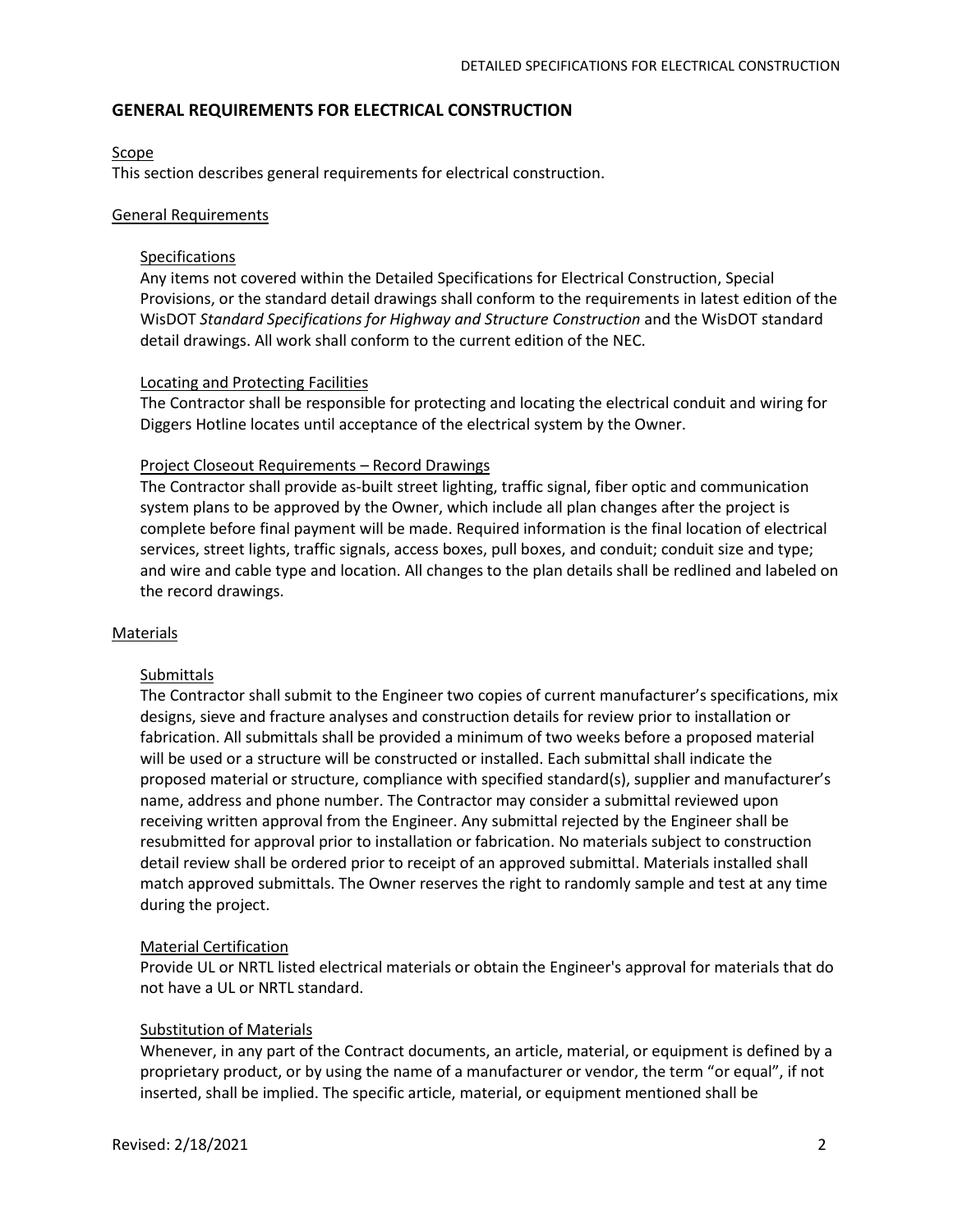understood as indicating the type, function, minimum standard of design, efficiency, and quality desired and shall not be construed in such manner as to exclude manufacturer's products of comparable quality, design, and efficiency.

The Contractor shall submit plans, manufacturer's data, shop drawings, specifications, test results, certifications, or other pertinent data for any materials other than those covered by the contract documents. In all cases the proposed substitute must be approved by the Engineer in writing. The Engineer shall have the sole discretion to make this determination. In the event of such substitution, the Owner may require from the Contractor a credit deduction from the contract amount equal to any saving in material cost resulting from use of the proposed substitute.

## **Construction**

## Salvaged Lighting and Traffic Signal Equipment

Whenever the plans and/or Special Provisions call for lighting or traffic signal equipment to be salvaged and returned to the Owner or reinstalled, arrange for an inspection of all equipment by the Owner no later than 5 business days prior to removal. This inspection is intended to provide an inventory and assessment of the original condition of the equipment and to determine what equipment the Owner would like to retain or reinstall.

At the direction of the Engineer, carefully disconnect, disassemble, remove and stockpile all lighting and traffic signal equipment. Dispose of any lighting and traffic signal equipment that the Owner does not want to retain or reinstall. Stockpile any lighting and traffic signal equipment to be reinstalled at an approved location. Replace any lighting and traffic signal equipment to be retained or reinstalled that is damaged in the removal, storage or reinstallation process with equipment that is of equal quality to that of the damaged piece. Remove from the right-of-way and dispose of any damaged equipment. Remove and dispose of all other equipment from the right-of-way. Contact the Engineer to coordinate an acceptable location to stockpile lighting and traffic signal equipment to be retained for the Owner to pick up.

## Sign Clearance

Whenever signs will be mounted on street light or traffic signal poles, the Contractor shall ensure that the signs, pedestrian signals and traffic signals all maintain a minimum clearance of 7 feet from the final ground surface to the bottom of the sign, pedestrian signal or traffic signals unless approved otherwise by the Engineer.

## Unused Pole Connection Points

Plug any existing holes in poles if a connection point is in a different location using a watertight cap of the same color as the pole as approved by the Engineer.

## Final Hookup

Upon completion of the conduit, wire and cable, pole, and service installations; hard wiring of the luminaires; electrical testing; and inspection and approval by the City of Fond du Lac Electrical Division, the Contractor will connect the service and light the system.

#### Basis of Payment

No separate payment will be made for work covered in this section, unless noted otherwise. All costs shall be included in the unit price of work it is associated with. The word installation is used in the names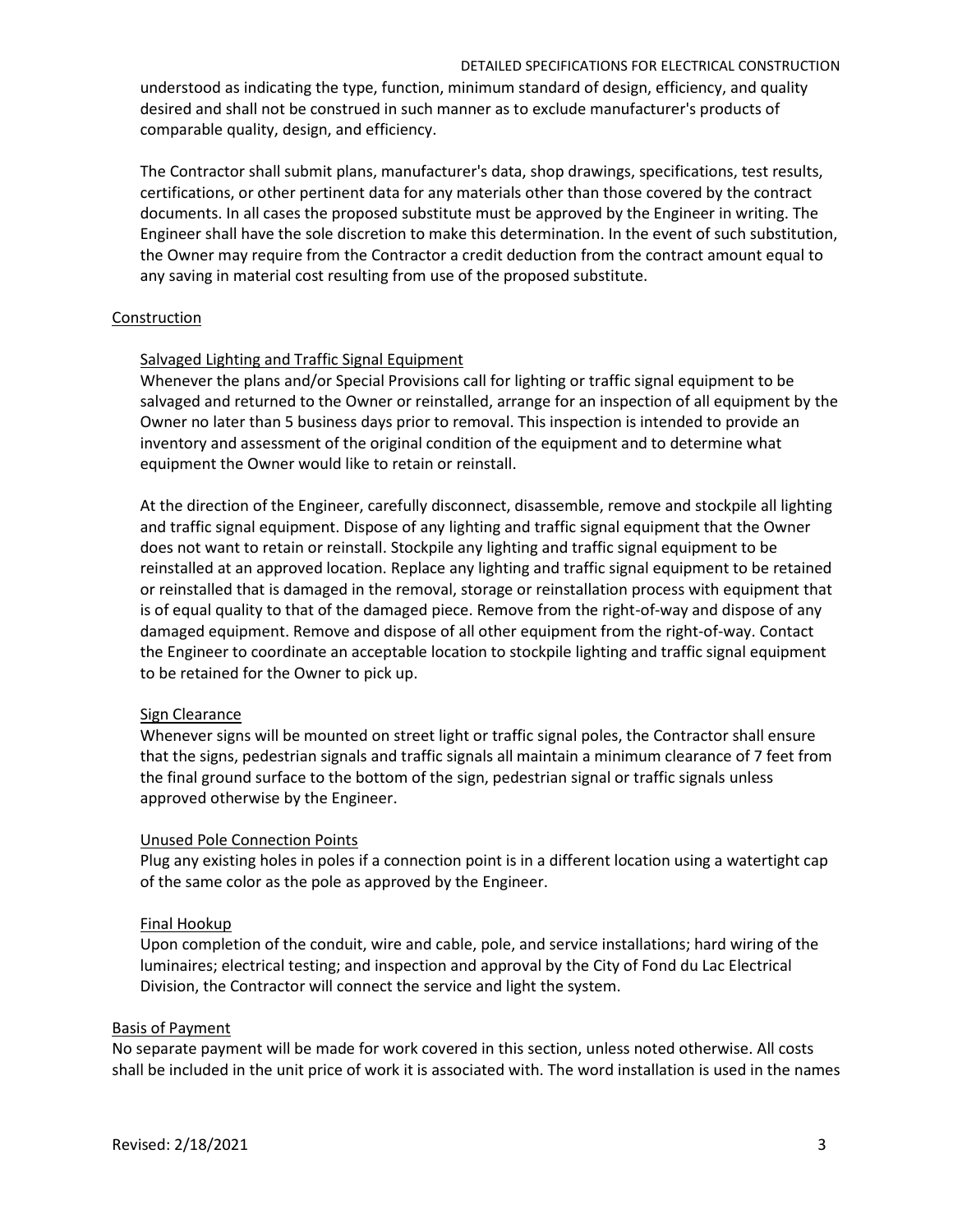of bid items where some or all of the materials will be provided by the Owner as specified in the basis of payment for that work item.

# **ELECTRICAL STRUCTURES**

## Scope

This section describes providing and installing electrical and fiber optic access boxes and pull boxes.

### General Requirements

The Contractor shall submit manufacturer's data for the access boxes and pull boxes.

## Materials

### Foundation Materials

Use well graded coarse aggregate conforming to the following gradation requirements:

### **Table 1**

# **Foundation Material (AASHTO M43 – Size No. 4)**

| U.S. Standard | <b>Percent Passing</b> |
|---------------|------------------------|
| Sieve Size    | by Weight              |
| 2 Inch        | 100                    |
| $1\%$ Inch    | 90-100                 |
| 1 Inch        | 20-55                  |
| 3⁄4 Inch      | $0 - 15$               |
| % Inch        | 0-5                    |

## Plastic Electric Access Box Assemblies

- 1. Use black, twelve inch high, Standard Electric Boxes with black snap lock lid by MacLean Highline, unless indicated otherwise.
- 2. Use black Jumbo Electric Boxes with black snap lock lid by MacLean Highline whenever the plans require the use of a large plastic electrical access box.

## Polymer Concrete Electric Access Box Assemblies

Use twelve inch long, twelve inch wide, and twelve inch high Polymer Concrete Flushmount Pull Boxes by MacLean Highline.

## Steel Pull Boxes

- 1. Use corrugated steel pipe conforming to **AASHTO M36** of the size indicated on the plans.
- 2. Use grounding lugs and stainless steel mechanical connectors approved for copper wire.
- 3. Use a Neenah R-5900 series frame, with a solid lid with the word "ELECTRICAL" cast in the cover, and sized to fit the pull box size.

## Non-Conductive Pull Boxes

- 1. Use non-conductive handholes, frames, lids, and extensions listed on the WisDOT electrical qualified products list for "Non-Conductive Pull Boxes."
- 2. Non-conductive pull boxes shall meet the requirements of the WisDOT specification "653 Non-Conductive Pull Boxes – Material Specification."

## Fiber Optic Access Boxes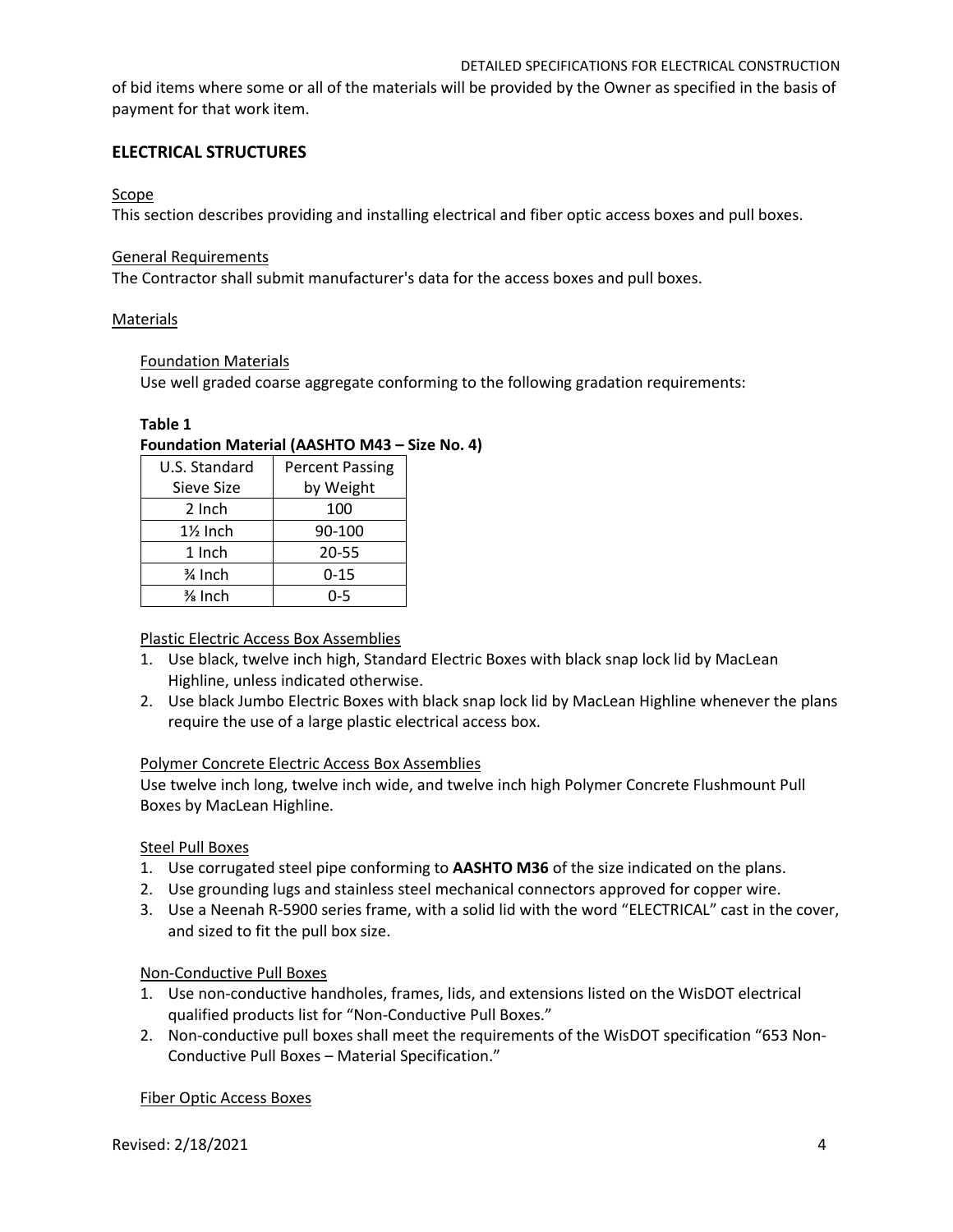Use one-piece polymer concrete vaults with minimum dimensions of 24 inches by 36 inches and at least 24 inches high, unless indicated otherwise. Lids shall have a 15,000 pound minimum design load, water resistant gaskets, 2 slots measuring ½ inch by 4 inches for a pull out, and enough metal to detect with a metal detector. Lock vault lids with two stainless steel pentahead bolts with washers.

# Fiber Optic Tracer Wire Marker Posts

Use fade resistant, ultraviolet stable, high-impact polycarbonate tracer wire marker posts a minimum of 62 inches long with an outside diameter of 3.5 inches and with "WARNING FIBER OPTIC CABLE BELOW" molded into the marker. Posts shall have stainless steel hardware, five standard terminals, a terminal enclosure for cathodic protection, and an anchor bar.

## **Construction**

# Access Boxes

- 1. Use plastic electric access boxes in restoration areas with pervious surfaces.
- 2. Use polymer concrete electric access boxes in areas with impervious surfaces.
- 3. Install access boxes on a 12 inch deep granular foundation meeting the gradation requirements of *Table 1*.
- 4. Place access boxes flush with the proposed finished ground grade.

# Pull Boxes & Non-Conductive Pull Boxes

- 1. Install pull boxes on a 12 inch deep granular foundation meeting the gradation requirements of *Table 1*.
- 2. Grounding lugs and wire shall conform to the detail drawings.
- 3. Pull boxes shall not be installed in asphalt pavement. A concrete pad with a width at least 12 inches greater than the outside diameter of the pull box cover shall be placed when pull boxes are within asphalt pavement areas. Concrete pads shall be a minimum of seven inches in depth in roadways or as directed by the Engineer. Asphaltic overlay of concrete pavement is acceptable.

## Fiber Optic Access Boxes

- 1. Install fiber optic access boxes on a 12 inch deep granular foundation meeting the gradation requirements of *Table 1*.
- 2. Install any additional openings in vaults according to manufacturer's specifications. Ensure that gaps between the conduit and vault are not greater than  $\frac{1}{2}$  inch. Caulk gaps on both the inside and the outside of the vault. Cure caulk according to manufacturer's specifications before backfilling. Install conduit into side of structure when depth allows. Stub conduit 3 inches into structure.
- 3. Install cable support brackets when required.
- 4. Place fiber optic access boxes flush with the proposed finished ground grade.

## Fiber Optic Tracer Wire Marker Posts

- 1. Install tracer wire marker posts when required on the plans.
- 2. Install posts so that they cannot be pulled out or removed manually.
- 3. Install conduit into the access point and connect the tracer wire to the tracer wire marker post terminals.

Basis of Payment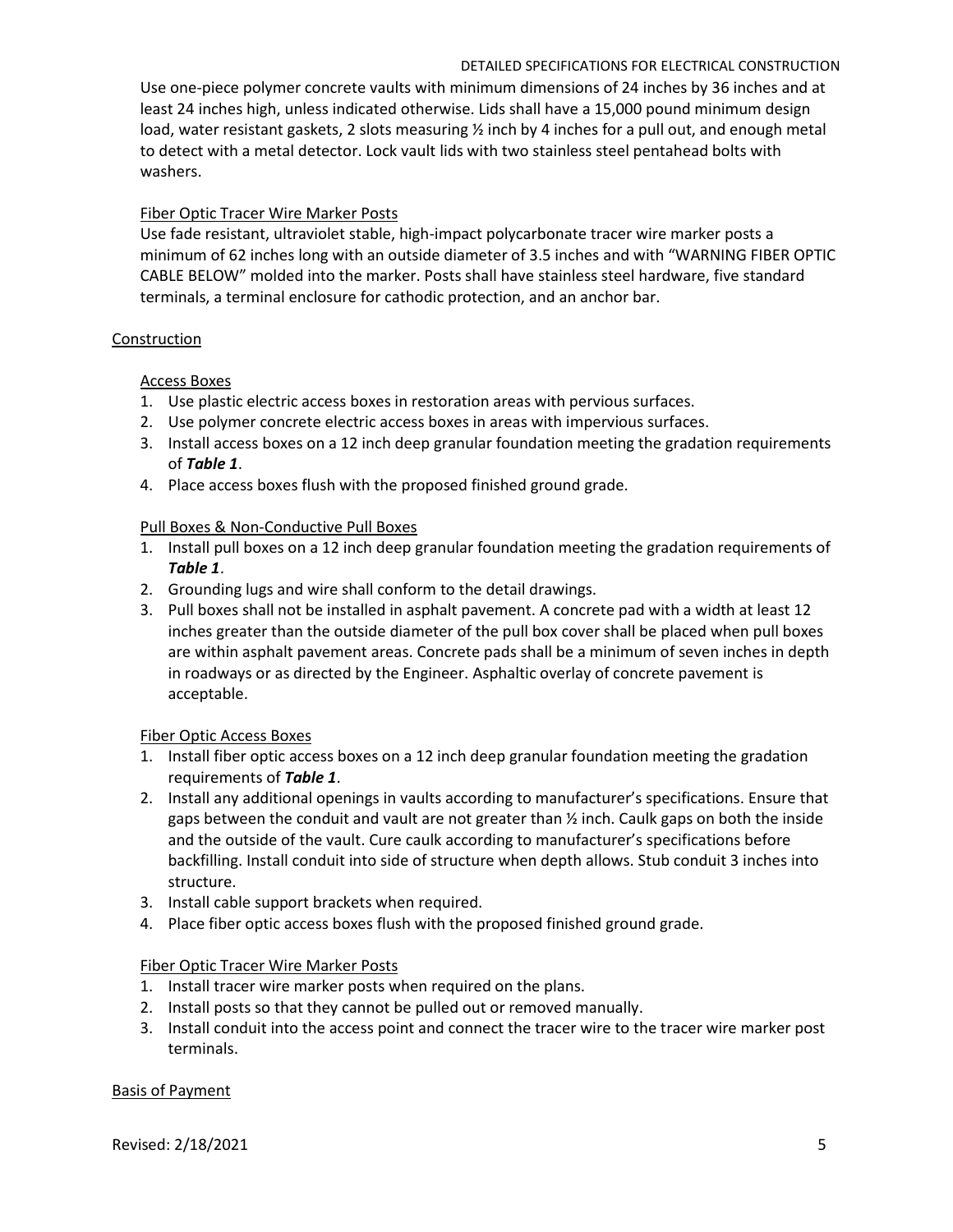- 1. Access boxes, pull boxes, and non-conductive pull boxes shall be measured separately by each individual unit completed and accepted.
- 2. Payment for the electrical access box bid items is full compensation for providing materials; and for excavating, backfilling, and restoring the grade.
- 3. Payment for the pull box and non-conductive pull box items is full compensation for providing pull boxes; for materials including grounding lugs and wiring; for aggregate, manhole frames and covers; for required pull box extensions; conduit extensions less than 10 feet long including fittings; and for excavating and backfilling.
- 4. Payment for the fiber optic access box bid items is full compensation for providing materials, including marker posts; and for excavating, backfilling, and restoring the grade.
- 5. Payment for the fiber optic access box installation bid items is full compensation for providing materials; and for excavating, backfilling, and restoring the grade. The access box and marker posts will supplied by the Owner.

# **ELECTRICAL CONDUIT**

# Scope

This section describes providing and installing electrical conduit for electrical and communications wiring, including excavating and backfilling.

## General Requirements

The Contractor shall submit manufacturer's data for the conduit and fittings.

## Materials

- 1. Use materials conforming to the requirements for the class of the material named and specified below:
	- A. Schedule 40 PVC **UL 651**
	- B. Schedule 80 PVC **UL 651**
	- C. Fittings (Schedule 40 and Schedule 80) **UL 651**
- 2. Fittings shall be of the same material as the conduit they adjoin.
- 3. Conduit shall be clearly marked as follows at intervals of five feet or less:
	- A. Manufacturer's name or trademark.
		- B. Nominal size.
		- C. Temperature classification.
		- D. The legend, i.e. "Schedule 40 PVC" or "Schedule 40 PVC".
- 4. Packaging, handling, and shipment of electrical conduit and fittings shall be in accordance with manufacturer's instructions and specifications. Any conduit damaged in shipment shall be replaced as directed by the Engineer.
- 5. Conduit and fittings shall be stored in the supplier's yard or on the project site in accordance with manufacturer's recommendations.

## **Construction**

## General

- 1. Conduit and fittings shall be schedule 40 PVC, unless otherwise noted.
- 2. Conduit and fittings at locations crossing public roadways or exposed to the elements shall be schedule 80 PVC.
- 3. Use conduit of the nominal inside diameter the plans show.
- 4. A tight glued coupling shall be provided at the connection of two straight pieces of conduit.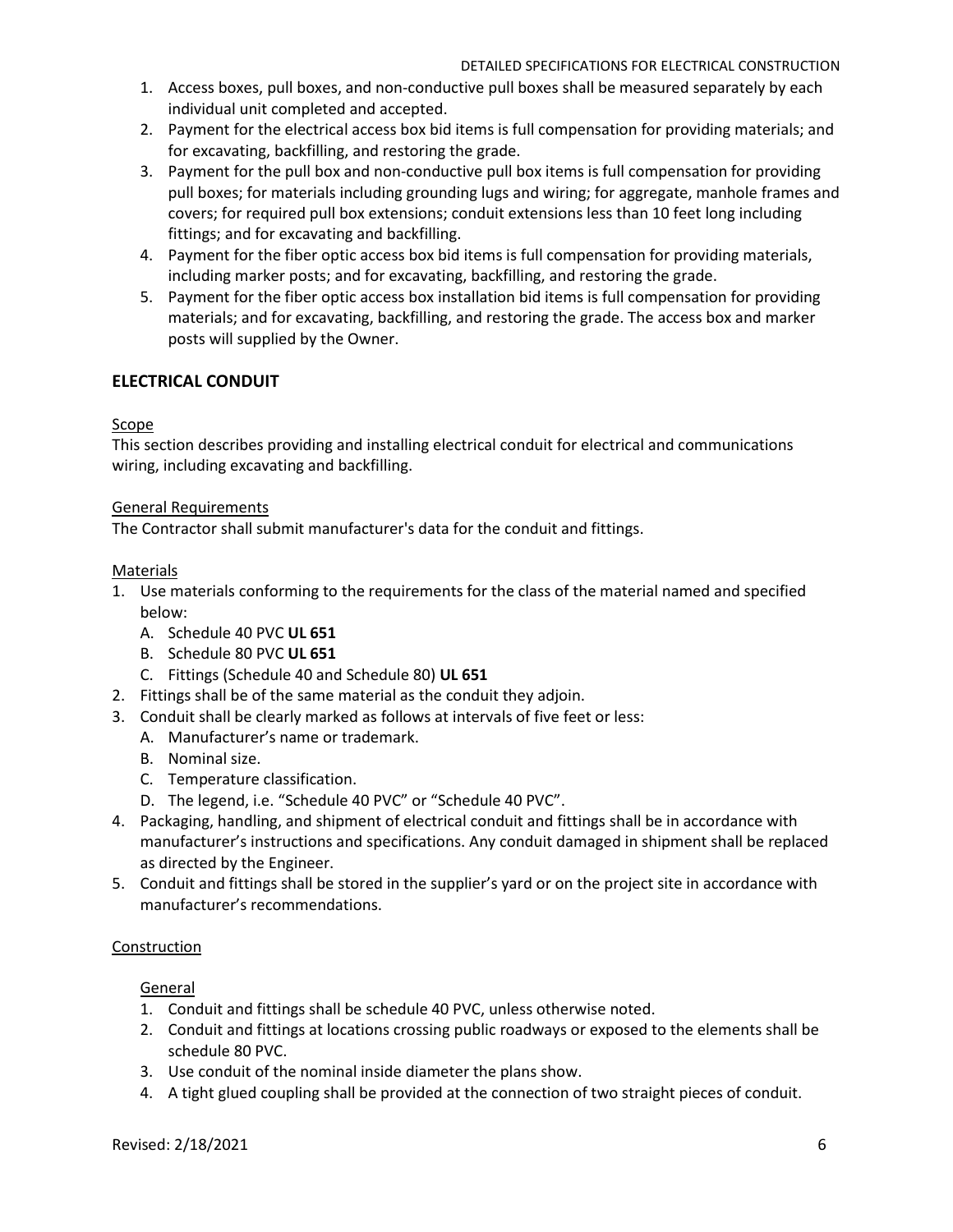- 5. Dead end conduit locations, the ends of conduit at each light pole and any underground openings on poles shall be plugged with an appropriate size PVC plug fitting.
- 6. The Contractor shall ensure that all curb and gutter is preserved during conduit installation. No additional payment will be made for replacement of damaged curb and gutter or other facilities.
- 7. Install conduit by plowing or trenching.
- 8. Use directional drilling when indicated on the plans.
- 9. A tracer wire shall be installed in any conduit not containing other wire or cable.

# **Staking**

The Owner will stake the location of the proposed conduit. Any deviations from the staked location shall be approved by the Owner.

# Location and Depth

- 1. Conduit shall be located where shown on the plans, standard detail drawings, or otherwise directed by the Engineer.
- 2. Conduit shall be installed along both sides of the street for the entire length of the project and shall extend around intersections to the point of tangency of adjoining streets unless shown otherwise.
- 3. Conduit shall be placed across the street at various points as indicated on the plans. At the crossing points, conduit shall intersect with an underground access box.
- 4. Conduit shall be placed at a minimum 18 inches to a maximum 24 inches behind the back of the curb and gutter unless directed otherwise.
- 5. Conduit shall be placed at a minimum 18 inches to a maximum 24 inches depth below the top of the adjacent curb and gutter or drive approach concrete.
- 6. Conduit installed under public roadways shall be placed a minimum of 24 inches below the road surface measured from the finished roadway grade to the top of the conduit.
- 7. Conduit installed for fiber optic or communications systems, including conduit designated for future fiber optic or communication cables, shall be placed between 30 inches and 36 inches below the final surface grade.

## Hand-Formed Curb and Gutter

At hand formed curb locations, conduit will be placed within four inches of the back of the hand formed curb and at a minimum depth of 18 inches. The Contractor shall install the conduit in a manner that does not damage the curb and gutter or adjacent trees and so that the conduit is not placed under the curb and gutter.

## Excavation

- 1. The excavation shall be limited to the size required for the installation of the conduit.
- 2. Excavate the trenches true to line and grade to provide uniform bearing.

# Backfilling

- 1. Conduit shall be backfilled and compacted with screenings, ¾ inch gradation crushed aggregate base course, or sand.
- 2. Mechanical compaction is required at road crossings and whenever the conduit installation is performed by trench excavation. The Owner shall approve the compaction.

# Traffic Signal Conduit

Traffic signal conduit shall be four inch schedule 40 PVC conduit unless shown otherwise.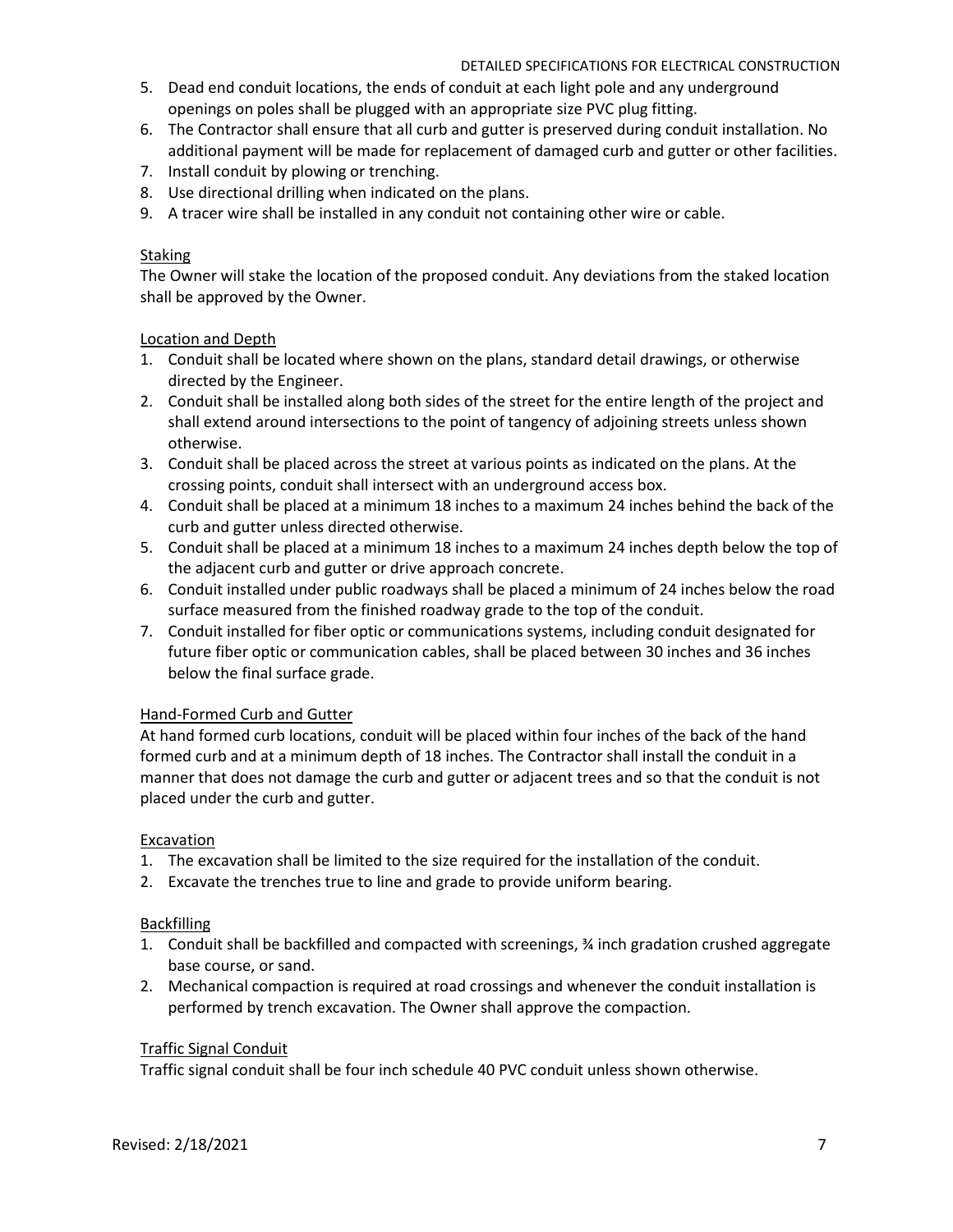## Loop Detectors

- 1. Loop detector and lead-out conduit shall be one inch schedule 40 PVC conduit unless shown otherwise.
- 2. Lead-in conduit shall be two inch schedule 40 PVC conduit.
- 3. Loop detector conduit shall be installed in the base course and shall be placed above any other conduit for street lighting, traffic signals or other purposes shown on the plans.

## Basis of Payment

- 1. The electrical conduit items shall be measured by the lineal foot completed and accepted.
- 2. Payment for the electrical conduit items is full compensation for providing the conduit and fittings; for pull wires or ropes; for expansion fittings and caps; for plowing in the conduit; and for excavating, bedding, and backfilling, including any sand, concrete, or other required materials.
- 3. Payment for the directional drilling electrical conduit items is full compensation for providing the conduit and fittings; for pull wires or ropes; for expansion fittings and caps; for mobilizing directional drilling equipment; and for installing conduit using directional drilling. Directional drilling of conduit shall be paid per bore where multiple conduit runs are installed in the same bore hole. Electrical wiring shall be paid separately.
- 4. Conduit at hand formed curb locations shall be paid under the applicable bid items for conduit. Any additional costs to install conduit at hand formed curb locations shall be included in the bid items for hand formed curb and gutter.
- 5. No additional payment will be made for installing conduit to any of the specified depths.
- 6. Fittings are considered incidental to the construction of the conduit, and will not be paid separately.
- 7. Conduit at horizontal or vertical sweeps at electrical services, access boxes, pull boxes, light poles or street light bases is incidental, and will not be paid separately unless noted otherwise.
- 8. Conduit at horizontal sweeps at light poles shall be paid per lineal foot whenever the distance between the center of the light pole and the conduit running parallel to the curb and gutter exceeds three feet.
- 9. Connections to existing conduit and connections to existing manholes, pull boxes, access boxes, communication vaults or other structures are incidental to the construction of the conduit, and will not be paid separately.

## **ELECTRICAL WIRING**

#### Scope

This section describes providing and installing electrical wire and cable for traffic signal, roadway lighting, parking lot lighting, and other underground installations.

#### General Requirements

- 1. The Contractor shall submit manufacturer's data for the wire and cable.
- 2. Coordinate all wire and cable color assignments with the City of Fond du Lac Electrical Division. Unless indicated otherwise grounded conductor wires shall be white and equipment grounding wires shall be green.

#### Materials

Electrical Wire for Lighting

- 1. Use 600 volt 7 strand single conductor copper wire, XLP insulated, and USE rated.
- 2. Provide wire sizes as shown on the plans and standard detail drawings.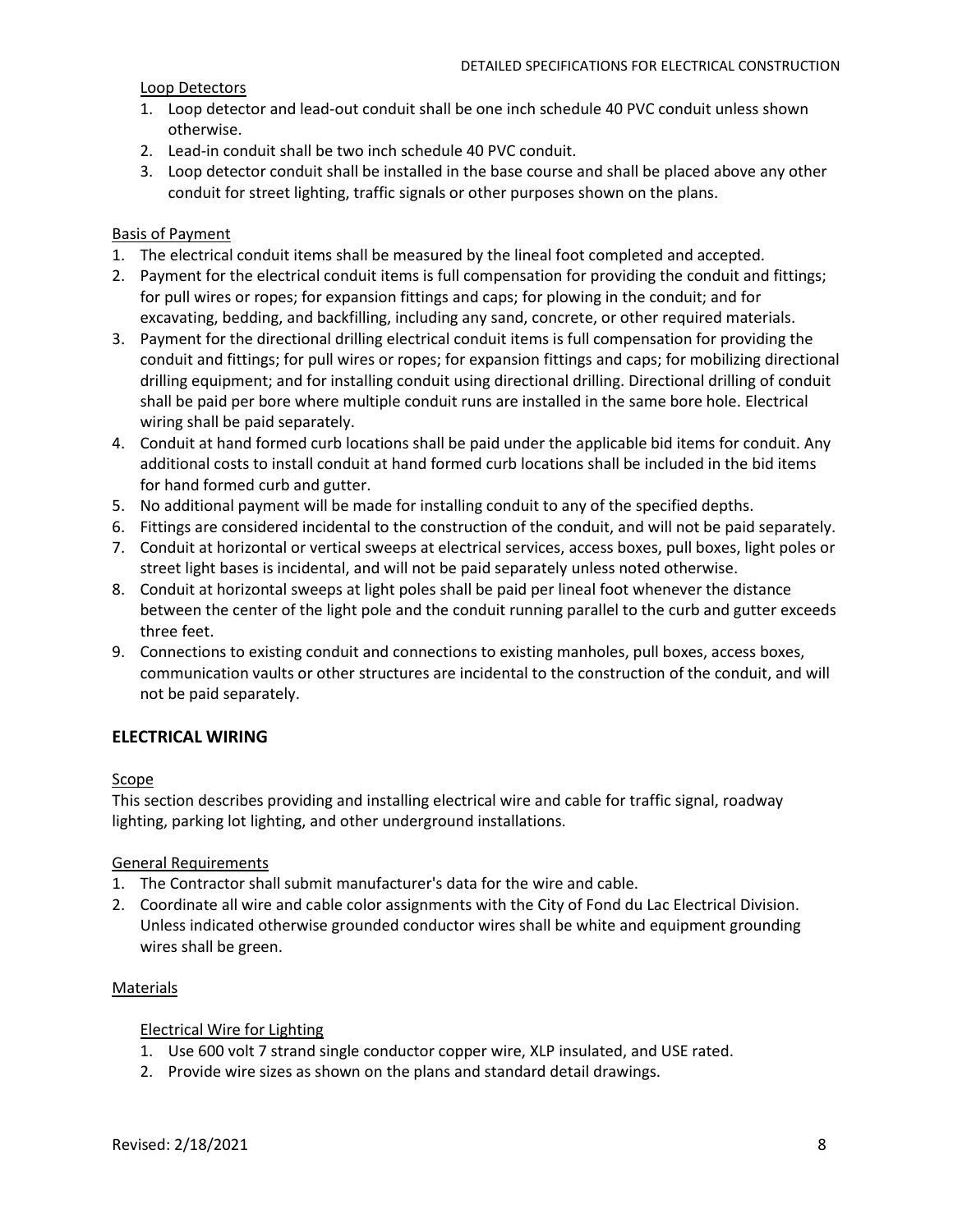#### Electrical Wire THNN/THWN

- 1. Use 208 volt 19 strand single conductor copper wire with an amperage of 30 amps.
- 2. Provide wire sizes as shown on the plans and standard detail drawings.

### Grounded Conductor and Equipment Grounding Conductor for Traffic Signals

Use 10 AWG or 8 AWG, or both, XLP, USE rated, 600 volt AC, single conductor, stranded copper for conductors.

### Tracer Wire

Use 12 AWG THWN stranded copper wire with green insulation or 12 AWG, 600 volt 7 strand single conductor copper wire, XLP insulated, and USE rated.

### Cable Type UF

Use type UF cable with ground including the number and size of conductors as shown on the plans and standard details drawings.

### Traffic Signal Cable

- 1. Use 14 AWG cable with the number conductors specified on the plans.
- 2. Use 14 AWG cable with 7 conductors for wiring that extends from the terminal strip in each signal head to the mounting base.
- 3. All traffic signal cable shall conform to IMSA specification Number 20-1.

#### Loop Detector Wire

Use black 12 AWG, XLP insulated, USE rated, single conductor, 7 strand copper wire.

### Loop Detector Lead In Cable

Use shielded, 14 AWG, 2 conductor, polyethylene insulated cable, with 16 AWG drain wire conforming to IMSA specification number 50-2.

## Emergency Vehicle Preemption Detector Cable

Use Opticom Model 1070 GPS Installation cable.

#### Video Detection System Cable

- 1. Provide cables and connectors required to transmit video and camera control data between the camera assembly and the camera controller assembly.
- 2. Use outdoor rated category 5e, or better, UTP cable with water-blocking flooded core and UVresistant polyethylene jacket. Use cable consisting of 4-pairs of 24 AWG solid copper conductors and according to ANSI/TIA/EIA 5 68A Category 5e, CENELEC EN50173, ICEA S-90-661, and ISO/IEC 11801.
- 3. Use outdoor rated CSA, certified for outdoor use, 3-conductor 16 AWG power, UL listed cable in a UV resistant jacket. Furnish MSHA approved and RoHS compliant cable according to CSA flexible cord - C22.2-49.

#### Communication Cable

Use 6 pair, 18 AWG cable conforming to IMSA specification 20-6. Twist conductors 12 turns per foot by the individual pair.

#### Direct Burial Terminal Blocks

Use Ilsco PDSS series or Polaris ISPB series direct burial terminal blocks.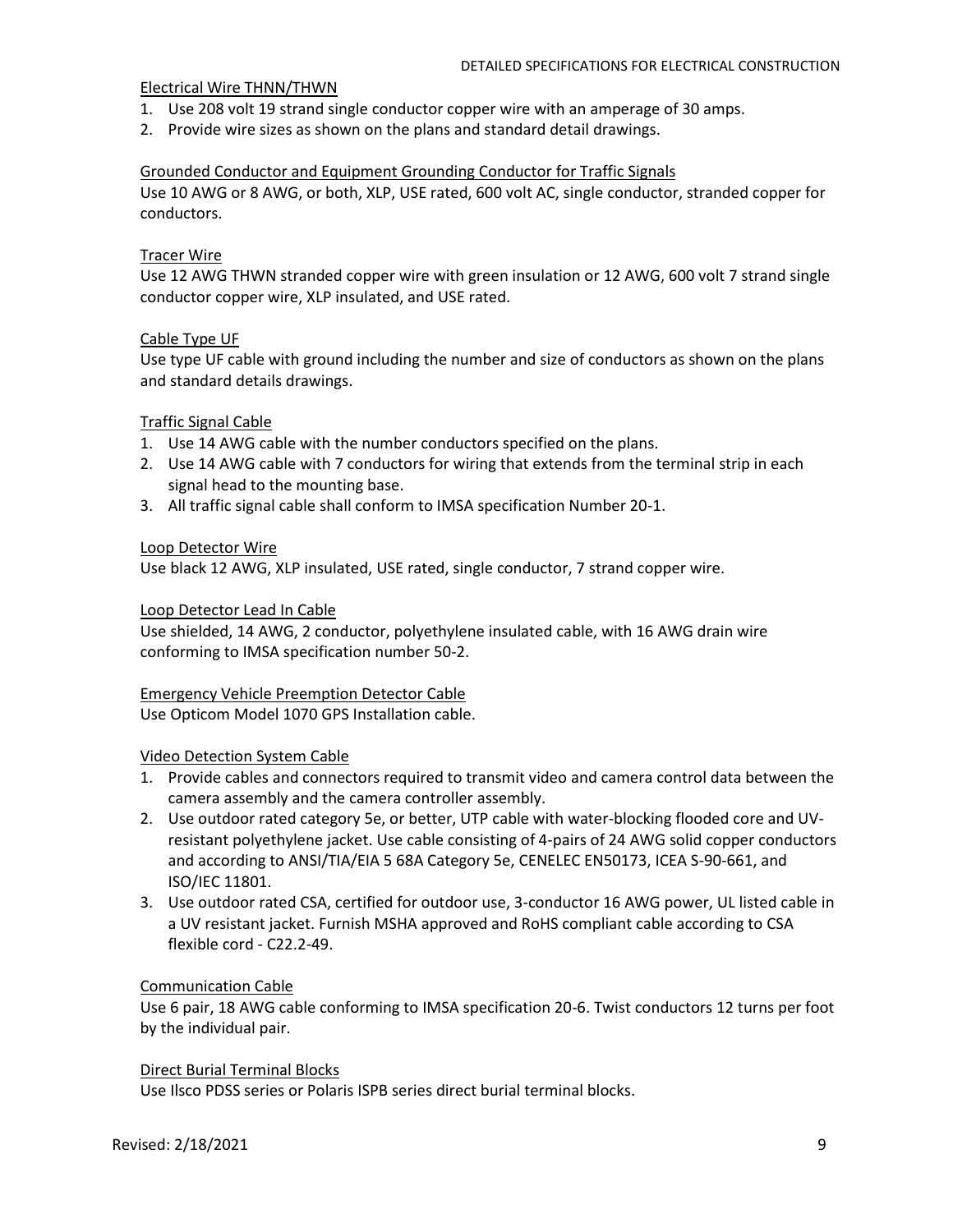## Insulated Terminal Blocks

Use Ilsco PBTS series or Polaris IPL series insulated terminal blocks, with an appropriate number of ports for the application.

# Fuse Holders

- 1. Use Eaton Bussmann HEB type fuse holders with insulated rubber boots.
- 2. Luminaires shall be fused at 5 amps unless otherwise noted.
- 3. Outlets on decorative poles shall be fused at 15 amps unless otherwise noted.

## Construction

# **Street Light Wiring**

- 1. All street lighting conduit shall include two electrical wire 6 AWG ungrounded "hot" conductors, an electrical wire 6 AWG grounded "neutral" conductor and an electrical wire 8 AWG equipment grounding conductor unless indicated otherwise.
- 2. One of the "hot" conductors shall be black and one red unless indicated otherwise.
- 3. The street light wiring shall alternate between the black and red conductors so that half of the street lights use the black conductor and half use the red conductor and the lights using each conductor are as evenly spaced as possible.
- 4. Provide three foot loops of each wire in each street light access box, pull box and street light base.
- 5. When there is more than one circuit, bundle the circuit conductors with nylon cable ties or engineer approved electrical tape at all access points. At each handhole, identify the line side of each circuit with a tape colored as the plans specify.

## Parking Lot Wiring

- 1. Provide two "hot" 10 AWG THNN/THWN conductor wires along with one 10 AWG THNN/THWN grounding wire run the entire length of the conduit and up the light poles for the lighting.
- 2. One of the ungrounded "hot" conductors shall be red and one blue unless indicated otherwise.
- 3. The equipment grounding conductor shall be green.

## Tracer Wire

- 1. The tracer wire shall be tied into the grounding system.
- 2. Provide three foot loops of tracer wire in each access box and pull box.

## Splices

- 1. Splices shall be avoided at pull boxes and access boxes whenever feasible and made at street lights.
- 2. All underground splices shall be made with a direct burial terminal block.
- 3. Splices that are made with tracer wire only may be made with a split bolt rated for underground use. When splicing a tracer wire to an equipment grounding conductor, make a loop in the equipment grounding conductor and use a split bolt to make the connection without adding a splice to the equipment grounding conductor.
- 4. All above ground splices made in a direct burial light pole handhole, a transformer base, or a decorative pole shall be made with an approved insulated terminal block. Terminal blocks shall be arranged to avoid pooling of water or condensation.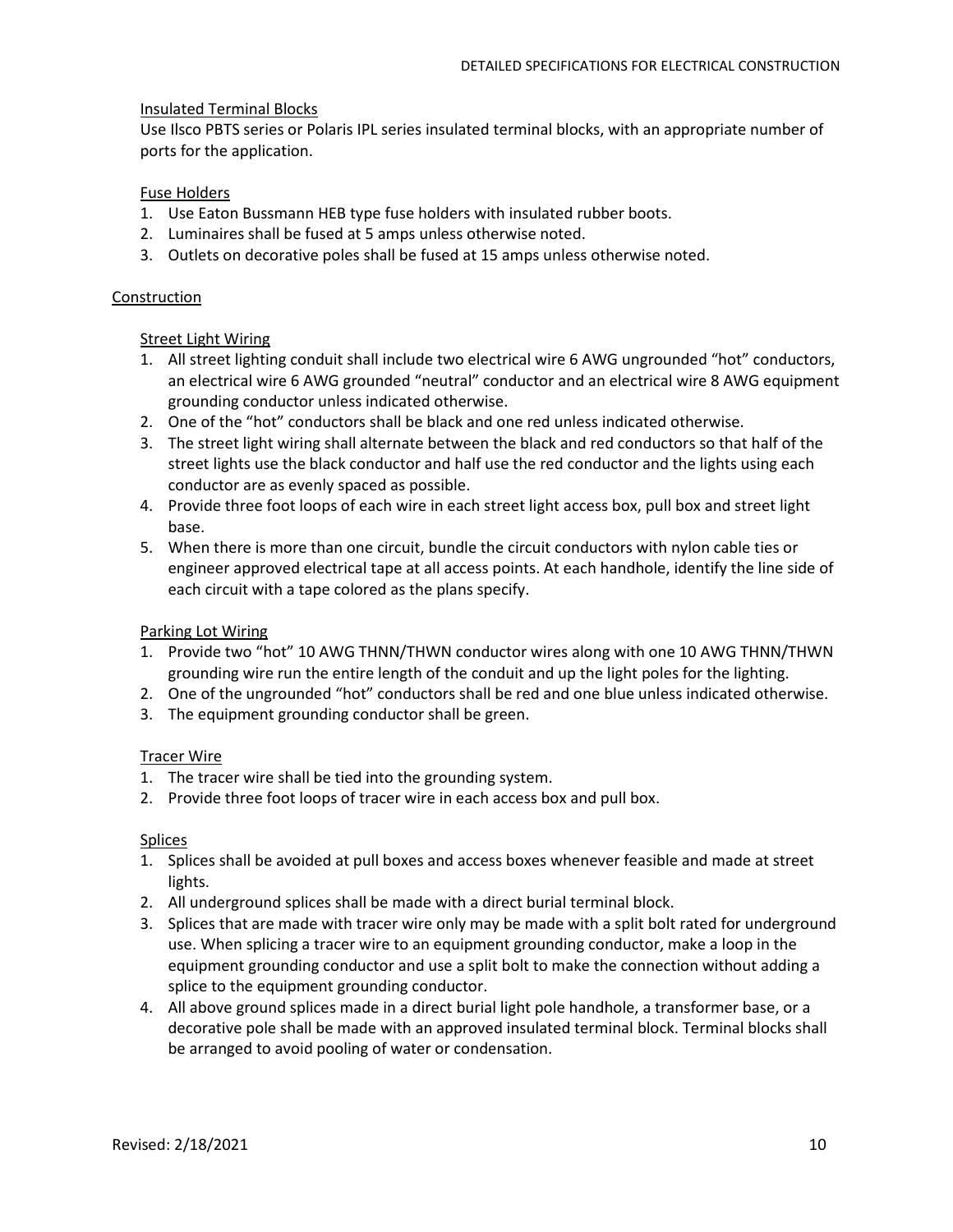5. Splices of traffic signal cable in a transformer base shall be made with wire nuts. Cables shall not be twisted or taped. Tape may be used below the wire nut. Wire nuts shall be installed upright to prevent pooling of water or condensation.

## Fuse Assembly

An in-line fuse holder shall be used between the terminal block and the ungrounded "hot" wire going to a luminaire.

# Traffic Signals Wiring

- 1. Traffic signal conduit shall include a 10 AWG ground wire, a 10 AWG neutral conductor and traffic signal cable unless shown otherwise.
- 2. Home-run connections shall be made to each signal head.
- 3. Provide a minimum of three feet of additional traffic signal cable and wiring, loop detector leadin cable, video detection cable and communication cable at the control cabinet and at traffic signal bases for connections.
- 4. Provide an additional ten feet of traffic signal cable and wiring, loop detector lead-in cable, video detection cable and communication cable at the last pull box before the traffic signal.
- 5. Provide an additional three to four feet of traffic signal cable, loop detector lead-in cable, video detection cable and communication cable at any intermediate pull boxes.
- 6. Provide 20 feet of extra emergency vehicle preemption detector cable in the last pull box before the emergency vehicle preemption location, and four feet in each pull box.

# Loop Detectors

- 1. A separate lead in cable shall be provided for each loop. This cable run shall run from the cabinet base to the loop pull box used as the splice point. At the splice point pull box the detector cable shall extend three feet above the pull box cover for splicing purposes. At the control cabinet, the detector cable shall extend three feet above the top of the control cabinet. Splices shall be made between the loop detector wire and the lead-in cable at the pull box at the side of the road.
- 2. Install loop wire with the number of turns specified on the plans in each loop.

# Basis of Payment

- 1. The electrical wiring items shall be measured by the lineal foot completed and accepted.
- 2. Payment for the electrical wiring items is full compensation for providing electrical wire or cable; for making connections; for providing connectors, including wire nuts, fuses, fuse holders, splices, tape, insulating varnish or sealant; and for testing the circuits.
- 3. Payment for the electrical wiring installation items is full compensation for making connections; for providing connectors, including wire nuts, fuses, fuse holders, splices, tape, insulating varnish or sealant; and for testing the circuits. The electrical wire or cable will be supplied by the Owner.
- 4. Electrical wire and tracer wire at hand formed curb locations shall be paid under the applicable bid items for electrical wire and tracer wire. Any additional costs to install electrical wire or tracer wire at hand formed curb locations shall be included in the bid items for hand formed curb and gutter.
- 5. Electrical wire and tracer wire at conduit sweeps, at light poles from the conduit to the handhole of ornamental lights, and extra loops of wire are incidental, and will not be paid separately unless noted otherwise.
- 6. Electrical wire from the conduit to the handhole of ornamental lights shall be paid per lineal foot whenever the distance between the center of the light pole and the conduit running parallel to the curb and gutter exceeds three feet.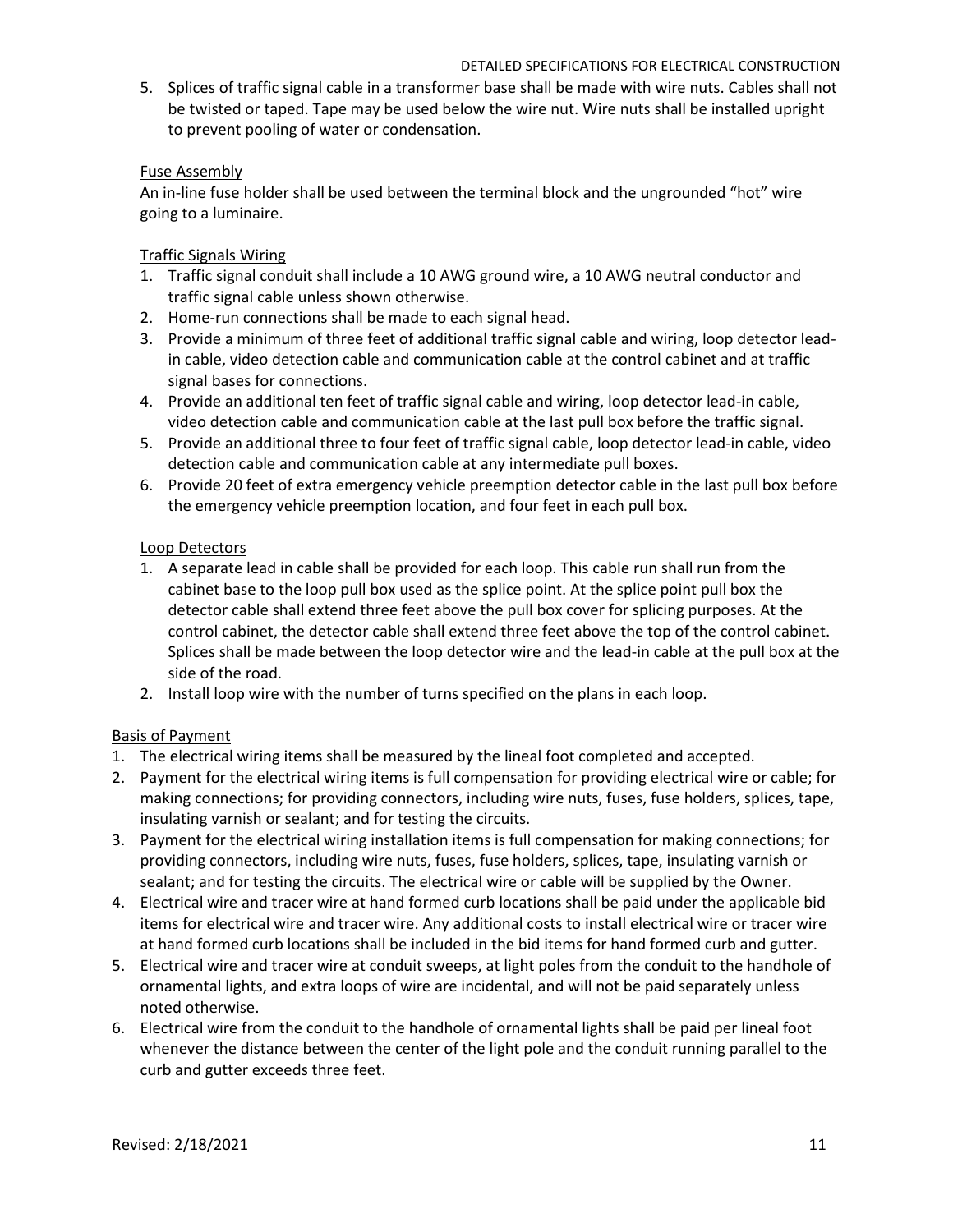- 7. Electrical wiring in light bases, poles, and arms shall be paid at the length shown on the standard detail drawings or as shown on the plans.
- 8. The additional traffic signal cable and wire, loop detector lead-in cable, emergency vehicle preemption detector cable, video detection cable, and communication cable required at the control cabinet, traffic signal bases and pull boxes will be paid at the lengths required in the specifications, standard detail drawings, on the plans, or as required by the Engineer.
- 9. Electrical wiring in pull boxes, lights, and traffic signals required to connect grounding lugs to the equipment grounding conductors is incidental, and will not be paid separately unless noted otherwise.

# **ELECTRICAL SERVICES**

# **Scope**

This section describes providing an electrical service.

## General Requirements

- 1. The Owner will complete the service application with Alliant Energy.
- 2. All underground meter pedestals shall conform to the Alliant Energy service manual.

## **Materials**

## Underground Meter Pedestals

- 1. Use 200 amp meter sockets.
- 2. Underground meter pedestals shall be model number U6221-O-200-10GR as manufactured by Milbank.
- 3. When noted on the plans and/or specifications, use a 100 amp meter socket and a model number U6221-O-100-10GR underground meter pedestal as manufactured by Milbank.

## Ground Rods

Use ⅝ inch diameter, 8 foot length copper clad ground rods.

## Branch Circuit Breakers

Use 50 amp, 120/240 volt, 22,000-AIC rated circuit breakers.

## Construction

- 1. The Contractor is responsible for installing a 2½ inch PVC conduit from the utility side of the underground meter pedestal to the base of a pre-determined utility pole. The PVC shall terminate at the bottom of the pole just below grade and be plugged.
- 2. Underground meter pedestals shall be installed a minimum of 12 feet from the utility pole.
- 3. Ground rods shall be shall be installed in accordance with the NEC.
- 4. Provide 6 AWG bare copper wire, sleeved in ½ inch or ¾ inch PVC conduit, from the meter to the ground rods. The PVC conduit shall be installed from the bottom of the enclosure to six inches below final surface grade.
- 5. Pedestals shall be buried to the manufacturer's specified depth.
- 6. Provide an expansion joint for the two inch street light conduit between the bottom of the enclosure and the final surface grade.
- 7. The Contractor shall contact the City of Fond du Lac Inspection Division, at 920-322-3570, after installation. Upon approval of the installation, the Inspection Division will contact Alliant Energy to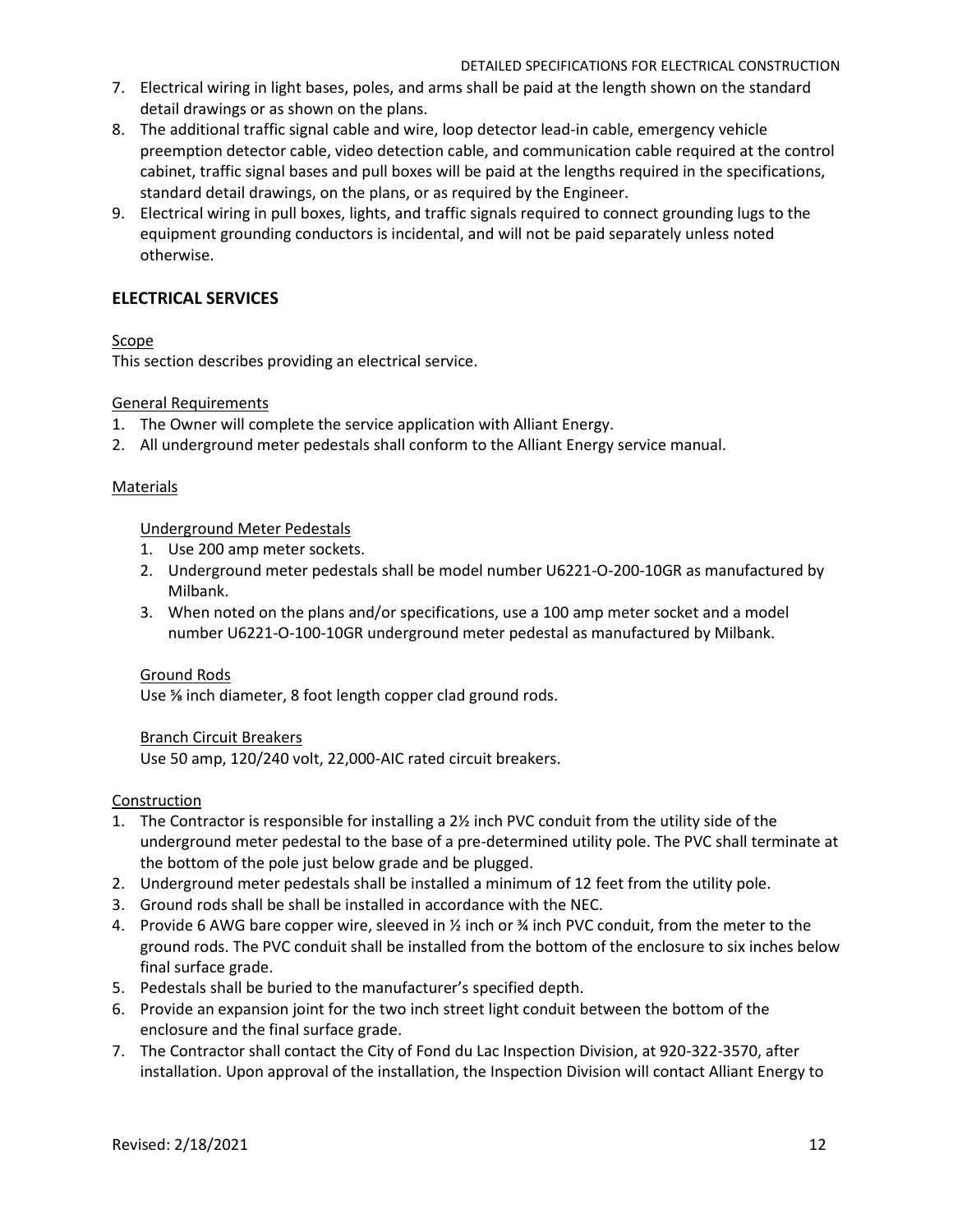energize the service. The Contractor shall energize and test the system when ready. The Owner will approve the final installation and operation of the system.

Basis of Payment

- 1. Electrical services shall be measured separately by each individual unit completed and accepted.
- 2. Payment for the electrical service meter pedestal items is full compensation for providing materials including the meter breaker pedestal, manual bypass meter socket, conduit and fittings, circuit breakers, grounding electrodes and connections.
- 3. Payment for the electrical service meter pedestal installation items is full compensation for providing materials including the conduit and fittings, circuit breakers, grounding electrodes and connections. The meter breaker pedestal and manual bypass meter socket will be supplied by the Owner.

# **CONCRETE BASES**

## Scope

This section describes providing and installing concrete bases for traffic signals, street lights and control cabinets.

### **Materials**

### Bar Steel Reinforcement

Use bar steel reinforcement conforming to Section 505.2.4 of the *Standard Specifications for Highway and Structure Construction.*

### Concrete

Use Grade A, A-FA, or A-S concrete conforming to Section 501 of the *Standard Specifications for Highway and Structure Construction.*

## Anchor Bolts

Use anchor bolts conforming to **ASTM F1554 Grade 105 and Supplementary Specification S4**, **ASTM A563** nuts, and **ASTM F436** washers. Bolts shall have an "L" bend on one end and be galvanized according to **ASTM A153, class C**, supplemented by **ASTM F2329**.

#### Control Cabinet Anchors

Use either mechanical or adhesive stainless steel masonry anchors and stainless steel bolts or studs, nuts, and washers.

#### Construction

## Concrete Bases

- 1. Provide a leveled and troweled surface with a smooth broomed finish to shed water off the perimeter of the concrete base and a 1" chamfer around the perimeter.
- 2. Provide a level surface and a broom or smooth troweled finish.
- 3. Concrete bases shall be cured by covering the exposed surfaces with polyethylene sheeting or by applying clear curing compound. Avoid coating the anchor bolts and PVC conduit when applying curing compound.
- 4. Concrete shall meet the requirements of Section 502.3.10 of the *Standard Specifications for Highway and Structure Construction* before erecting the structure on the base.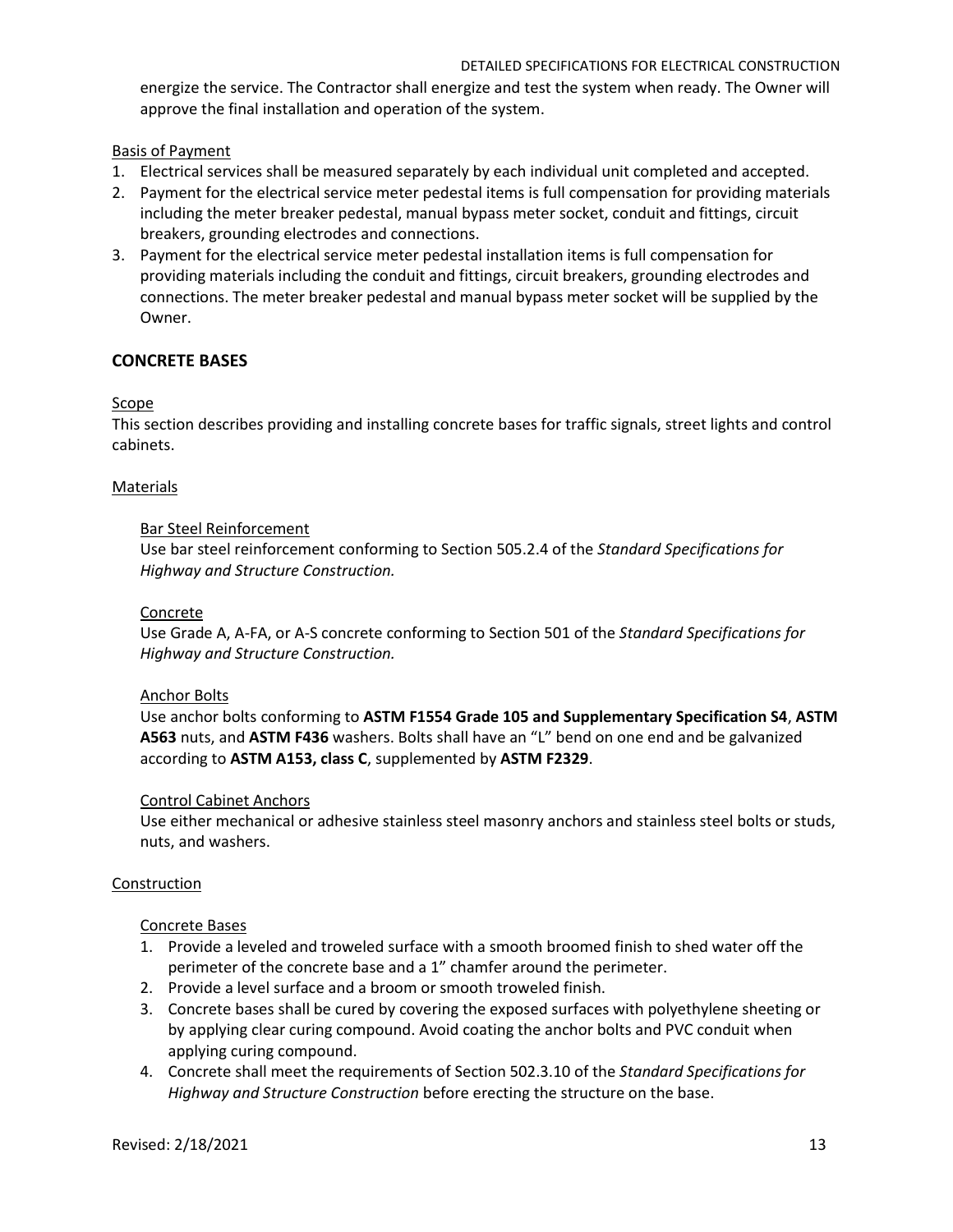- 5. The minimum bending radius of conduit is equal to six times the diameter.
- 6. Anchor bolts shall be installed with misalignments of less than 1:40 from vertical. Concrete base anchor bolts shall extend out of the concrete four inches for "Cobra Head" and "Tear Drop" style lights, three inches for traffic signals and two inches for "Decorative" style lights. All anchor bolt projections shall be within ¼ inch of the specified height. All threads shall be anti-seized. Concrete bases not meeting these requirements shall be removed and replaced at the contractor's expense.
- 7. Leveling shall be done with stainless steel shims only, no leveling nuts will be allowed.
- 8. Concrete bases shall be placed so that the poles mounted on them provide a continuous clear width of pedestrian access of 4 feet minimum on sidewalks and 5 feet minimum at medians and pedestrian refuge islands.

# Bar Steel Reinforcement

Welding of the anchor rods to the cage is unacceptable. Coated tie wires shall be used.

# Control Cabinet Bases

- 1. Additional conduit shall be installed for future use as directed by the Owner.
- 2. Provide a broom finish and a chamfer per plan details.
- 3. Concrete bases shall be cured by covering the exposed surfaces with polyethylene sheeting or by applying clear curing compound. Avoid coating the PVC conduit when applying curing compound.
- 4. Concrete shall meet the requirements of Section 502.3.10 of the *Standard Specifications for Highway and Structure Construction* before erecting the structure on the base.

# Removal of Concrete Bases

- 1. Remove existing concrete light pole, traffic signal and control cabinet bases within the excavation limits or where noted on the plans.
- 2. Backfill and compact crushed aggregate base course meeting the ¾ inch gradation as indicated in Section 305 of the *Standard Specifications for Highway and Structure Construction.*

## Basis of Payment

- 1. The concrete base and remove concrete base items shall be measured separately by each individual unit completed and accepted.
- 2. Payment for the concrete bases bid items is full compensation for providing concrete bases; for embedded conduit and electrical components; for anchor templates, rods, nuts, and washers; for bar steel reinforcement; and for excavating and backfilling.
- 3. Payment for concrete bases is included in the bid items for street lights and traffic signals and will not be paid separately unless noted otherwise.
- 4. Payment for the remove concrete bases bid items is full compensation for removing concrete bases; and for excavating and backfilling.
- 5. Removal of concrete bases will be paid as common excavation except when outside of the grading limits.

# **LIGHTS**

## Scope

This section describes providing and installing street lights and other outdoor lights.

#### General Requirements

Revised: 2/18/2021 14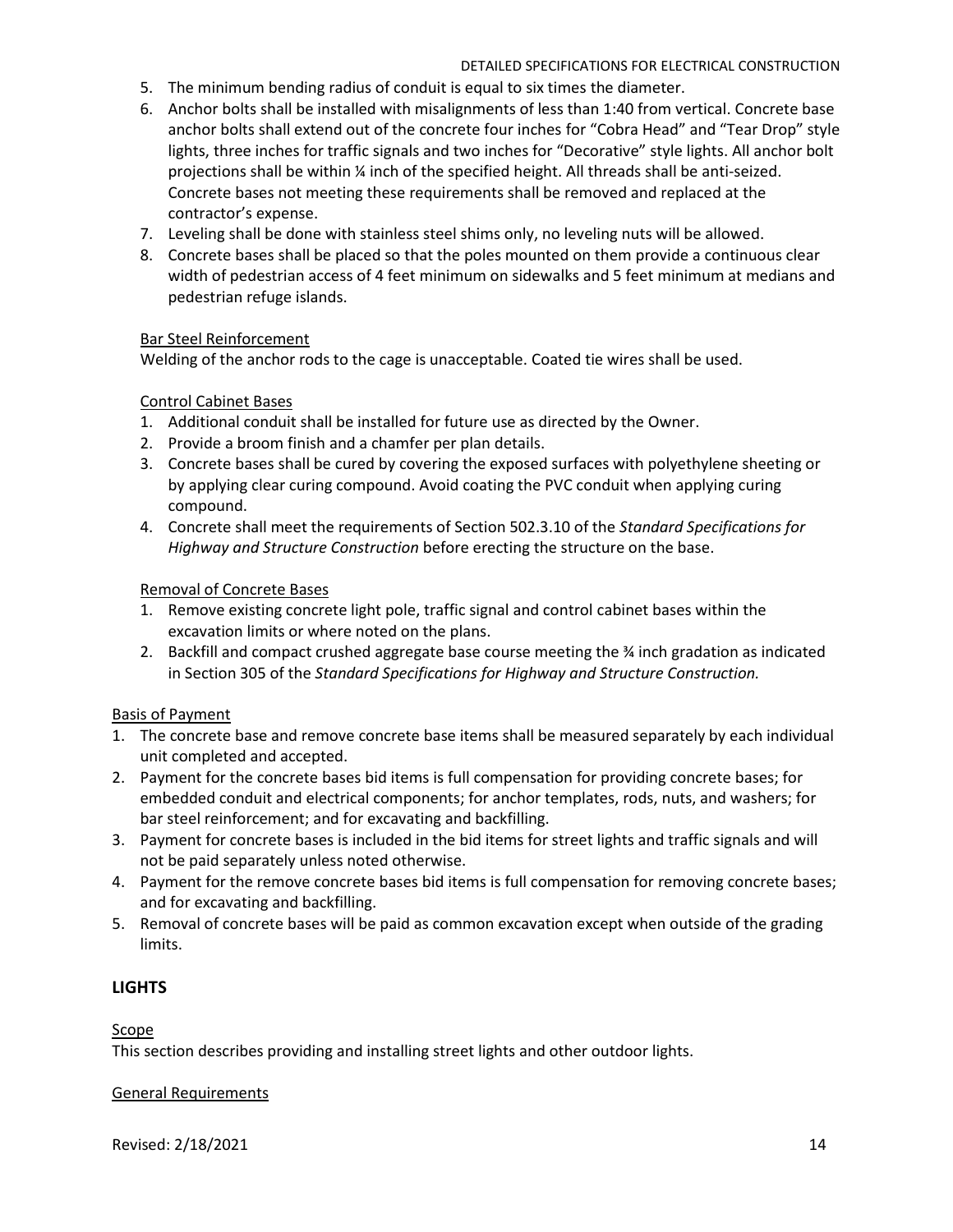- 1. The Contractor shall submit manufacturer's data for the poles, bases, arms, luminaires.
- 2. LED luminaires shall meet the requirements of the WisDOT specification "Material and Performance Specifications Luminaires Utility and Underdeck LED."

### Materials

### Cobra Head Street Lights

- 1. Use aluminum alloy transformer bases with black anodized finish listed on the WisDOT electrical qualified products list for "Transformer Base 11½ inch bolt circle."
- 2. Use aluminum alloy poles with an overall height of 30-feet and a black anodized finish listed on the WisDOT electrical qualified products list for "Poles Type 5." Use different poles when shown on the plans.
- 3. Use aluminum alloy mast arms with black anodized finish, fitting a  $4\frac{1}{2}$  inch diameter pole top and with a 6-foot arm length listed on the WisDOT electrical qualified products list for "Luminaire arm, single member, 4-½ inch, 6 ft." Use multiple arms and different arm length when shown on the plans.
- 4. Use Autobahn LED Roadway series luminaires with 30BLEDE13 performance package, multi-volt, 120-277v voltage, roadway type II optics, black paint, and solid state long life photocontrols as manufactured by American Electric Lighting (model number Autobahn ATB0 30BLEDE13 MVOLT R2 BK PCLL) unless shown otherwise.
- 5. Use 5 amp fuses for each luminaire.
- 6. Use 12 AWG electrical wire for lighting between the fuse holder and luminaire.
- 7. Provide all hardware, grommets, splices, etc.

### Ornamental Street Lights

- 1. Use CMT Marathon round tapered direct burial fiberglass reinforced composite poles with an overall height of 19-feet, a mounting height of 15-feet, a 2-⅞ inch tenon mounting, and a black finish as manufactured by Valmont Composite Structures, Inc. (model number TB19X503HST3).
- 2. Use LED luminaires except when high pressure sodium luminaires are specified on the plans or Special Provisions.
- 3. Use Holophane Utility Postop LED series luminaires with a 3000k CCT, black finish, GL3 asymmetric glass refractor optics, a ball finial, a NEMA Twistlock photocontrol receptacle, and a solid 90 degree house side shield as manufactured by Holophane (model number PTUE2 P20 30K AS GL3 BK B P7 PHSS90).
- 4. Use Holophane Utility Postop series luminaires with a 100 watt mogul base ballast, multitap voltage, black finish, asymmetric glass refractor optics, a ball finial, and a NEMA Twistlock photocontrol receptacle as manufactured by Holophane (model number PTU 100HP MA B G3 B H) when high pressure sodium lights are required.
- 5. Use 100 watt Lumalux Ecologic series high pressure sodium lamps as manufactured by Sylvania (model number 67514 LU100/ECO) when high pressure sodium lights are required.
- 6. Use Tork series model number 5021M photocontrols as manufactured by NSi Industries.
- 7. Use a 5 amp fuse.
- 8. Use 12 AWG electrical wire for lighting between the fuse holder and luminaire.

#### Decorative Street Lights

1. Use Holophane North Yorkshire aluminum alloy poles with an overall height of 14-feet, a black finish, two outlets, four banner arms, and a flagpole holder as manufactured by Holophane for downtown decorative lights.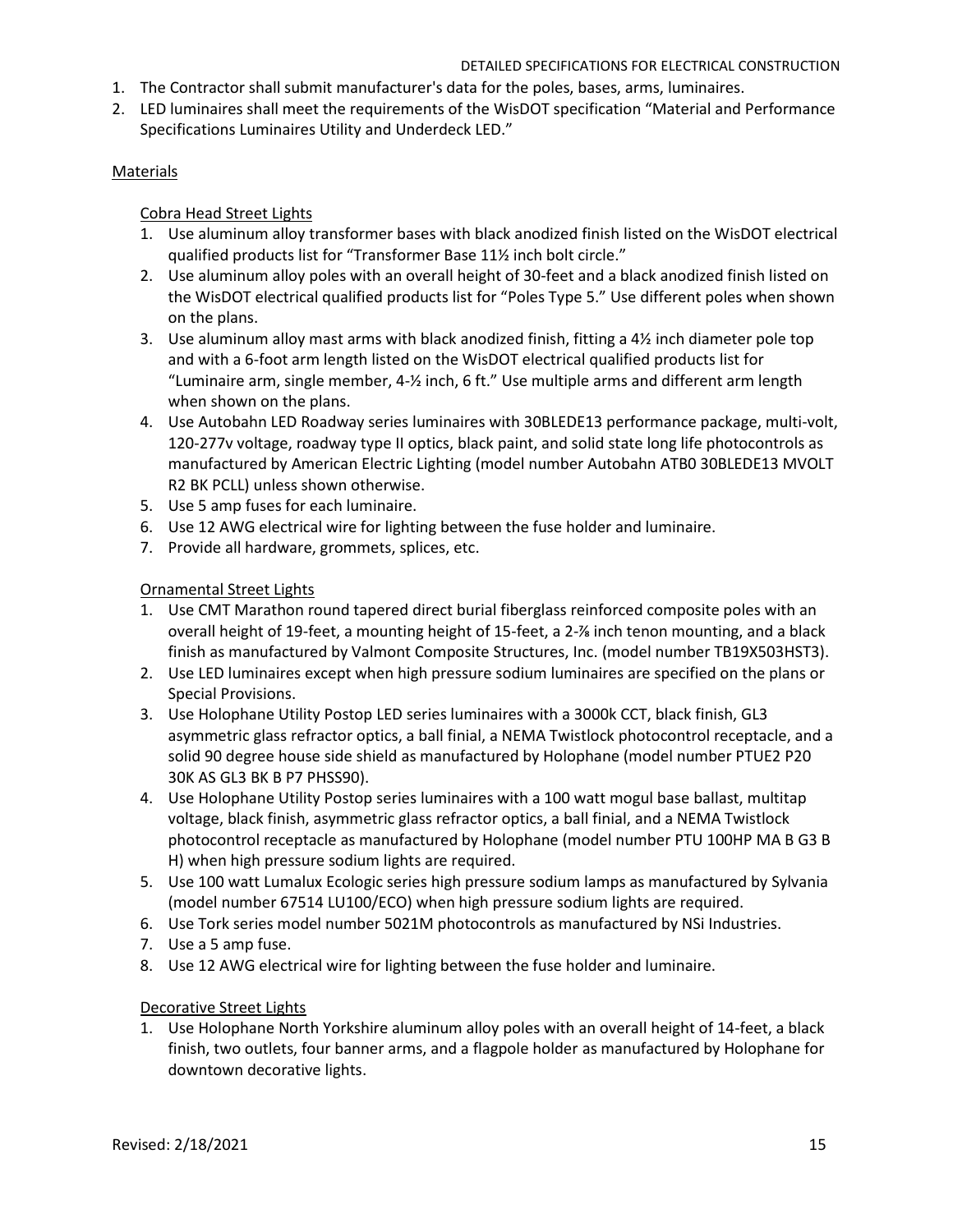- 2. Use Holophane North Yorkshire aluminum alloy poles with an overall height of 14-feet and a bronze finish as manufactured by Holophane for residential decorative lights.
- 3. Use Holophane Washington Postlite Enhanced LED luminaires with LED performance package 40, 3000k CCT, black finish, IES type III distribution optics, gold band and ribs, and spike finial as manufactured by Holophane (model number WSE2 P40 30K BK GL 6 PSC P7) for downtown decorative lights.
- 4. Use Holophane Utility Granville series luminaires with a 100 watt mogul base ballast, multitap voltage, bronze finish, and IES type IV distribution optics as manufactured by Holophane for residential decorative lights.
- 5. Use a 5 amp fuses for luminaires and 15 amp fuses for outlets.
- 6. Use 12 AWG electrical wire for lighting between the fuse holder and luminaire.
- 7. Provide all hardware, grommets, splices, etc.

# Tear Drop Street Lights

- 1. Use aluminum alloy transformer bases with black anodized finish listed on the WisDOT electrical qualified products list for "Transformer Base 11½ inch bolt circle."
- 2. Use aluminum alloy poles with an overall height of 30-feet and a black anodized finish listed on the WisDOT electrical qualified products list for "Poles Type 5." Use different poles when shown on the plans.
- 3. Use Holophane Esplanade Utility Tear Drop LED 2 series luminaires with P30S lumen/wattage package, 3000k CCT, auto-sensing 347-480v voltage, black finish, tear drop glass and door, type 4 asymmetric optics, and 1½ inch NPT pendant mount as manufactured by Holophane (model number ESL2 P30S 30K AH BK TG 4 P).
- 4. Use a 5 amp fuse.
- 5. Use 12 AWG electrical wire for lighting between the fuse holder and luminaire.
- 6. Provide all hardware, grommets, splices, etc.

## Mounting Hardware

Use bands with a black finish when mounting all traffic signals and signs to street light poles.

## Construction

## Existing Lights

- 1. The Contractor shall be responsible for the de-energizing and removal of any existing City owned poles, arms, luminaires, and electrical services which will not remain. Poles, arms and luminaires shall be returned to the City, reinstalled or disposed as directed by the Owner.
- 2. Existing street lighting shall be maintained until poles must be removed to complete other work.

## Street Light Location

Street light poles shall be mounted three foot to center behind the back of curb or as shown on standard detail drawings or as directed by the Engineer.

## Transformer Bases

Bases shall be bonded to the equipment grounding conductor.

## Basis of Payment

- 1. The street light items shall be measured separately by each individual unit completed and accepted.
- 2. Payment for the street light bid items is full compensation for providing concrete bases; for embedded conduit and electrical components; for anchor templates, rods, nuts, and washers; for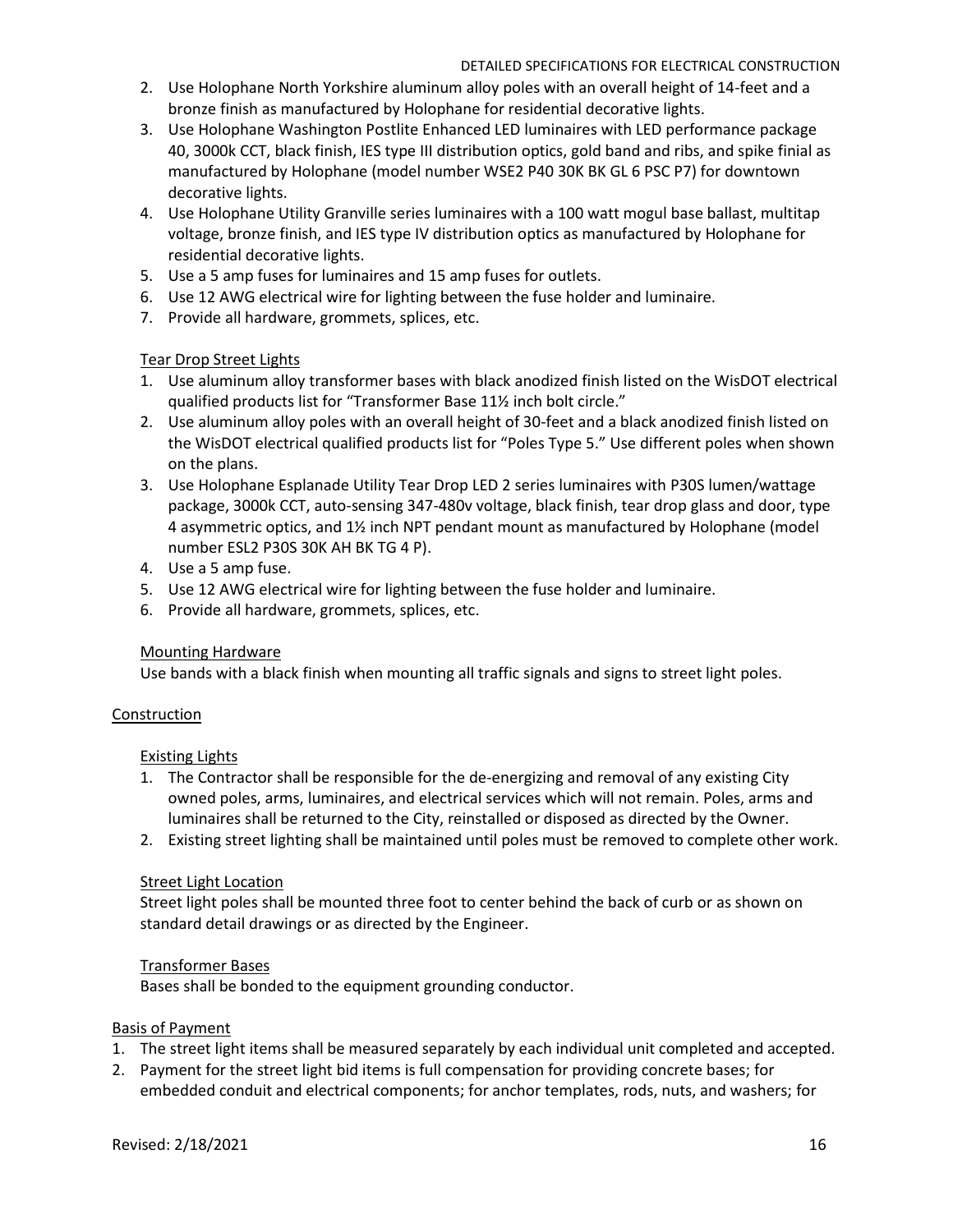bar steel reinforcement; for excavating and backfilling; for providing transformer bases, pedestal bases, poles, arms, banner arms, flagpole holders, luminaires, and photocontrols including grounding lugs and related mounting hardware; for equipment grounding wires; for leveling shims; for hardware and fittings necessary to install the street light; and for corrosion prevention.

- 3. Payment for the street light bid installation items is full compensation for providing concrete bases; for embedded conduit and electrical components; for anchor templates, rods, nuts, and washers; for bar steel reinforcement; for excavating and backfilling; for equipment grounding wires; and for assembling and installing street lights. The transformer bases, pedestal bases, poles, arms, banner arms, flagpole holders, luminaires, and photocontrols will be supplied by the Owner. The Contractor shall supply any miscellaneous tools, hardware, and components needed to complete the installation.
- 4. The removal of existing street lights is incidental and will not be paid separately unless noted otherwise.

# **TRAFFIC SIGNALS**

### Scope

This section describes providing and installing traffic signals including transformer bases, pedestal bases, poles, standards, arms, signal faces, controllers and detectors, cameras, push buttons, signal mounting hardware, and control cabinets.

#### General Requirements

- 1. The Contractor shall submit manufacturer's data for the poles, standards, bases, arms, signal faces, controllers and detectors, cameras, push buttons, and control cabinets.
- 2. The City representative or subcontractor will be responsible for setting up the traffic signal timing, sequence of operation, detector logic, and controller logic.

#### Materials

#### Transformer Bases

Use aluminum alloy transformer bases with black anodized finish listed on the WisDOT electrical qualified products list for "Transformer Base 11½ inch bolt circle."

#### Pedestal Bases

Use aluminum alloy pedestal bases with black anodized finish listed on the WisDOT electrical qualified products list for "Pedestal bases."

#### Poles

Use aluminum alloy poles with black anodized finish listed on the WisDOT electrical qualified products list for specified pole type.

#### **Standards**

Use aluminum alloy standards with black anodized finish listed on the WisDOT electrical qualified products list for standards.

#### Arms

Use aluminum alloy arms with black anodized finish listed on the WisDOT electrical qualified products list for specified arm type.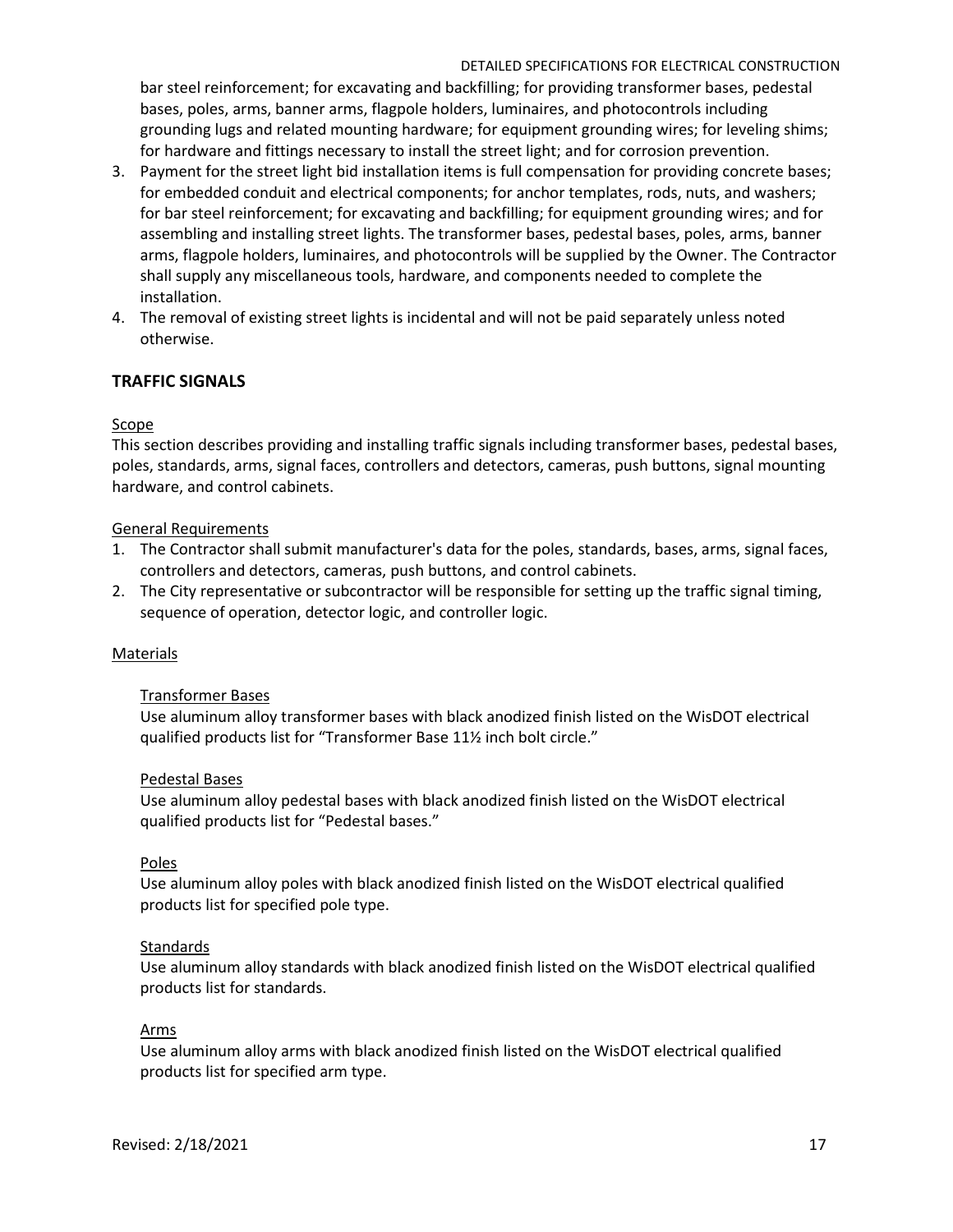Signal Faces, Push Buttons, and Mounting Hardware

- 1. Use traffic signal faces, backplates, pedestrian signal faces, and LED modules listed on the WisDOT electrical qualified products list for "Traffic Signal Face", "Backplates Signal Face", "Pedestrian Signal Face" and "LED Modules."
- 2. Use pedestrian push buttons listed on the WisDOT electrical qualified products list for "Pedestrian Push Buttons."
- 3. Use signal mounting hardware listed on the WisDOT electrical qualified products list for "Signal Mounting Hardware."
- 4. Use a black finish on traffic signal backplates and mounting hardware.
- 5. Use bands with a black finish when mounting all traffic signals and signs to poles and standards.

### Controllers, Detectors, and Cameras

Use controllers, detectors, and cameras supplied by the Owner.

## Control Cabinets

Use control cabinets supplied by the Owner.

#### **Construction**

### Existing Traffic Signals

- 1. The Contractor shall be responsible for the de-energizing and removal of any existing City owned traffic signals, control cabinets, and electrical services which will not remain. Poles, arms, signals heads, detectors and control cabinets shall be returned to the City, reinstalled or disposed as directed by the Owner.
- 2. Existing traffic signals shall be maintained until poles must be removed to complete other work. The Contractor is responsible for installing temporary stop signs or other necessary traffic control until new signals are operational.

#### Transformer Bases

Bases shall be bonded to the equipment grounding conductor.

### Control Cabinet

The Contractor is responsible for installing the controller, making all connections and for all testing.

#### Detection Systems

The Contractor shall install and test detection processors, video detection cameras, and microwave detectors. The Contractor shall coordinate the installation of detectors and cameras and setting up the detection zones with the City of Fond du Lac Electrical Division.

#### Signal Activation

Cover traffic signal faces and pedestrian signal faces with a hood or turn away from view by the traveling public until the signal is accepted for use and activated.

#### Basis of Payment

1. The traffic signal items shall be measured separately by each individual unit completed and accepted. Payment for the traffic signal items is full compensation for providing concrete bases; for embedded conduit and electrical components; for anchor templates, rods, nuts, and washers; for bar steel reinforcement; for excavating and backfilling; for providing transformer bases, pedestal bases, poles, standards, arms, signal faces, pedestrian push buttons, luminaires, and photocontrols